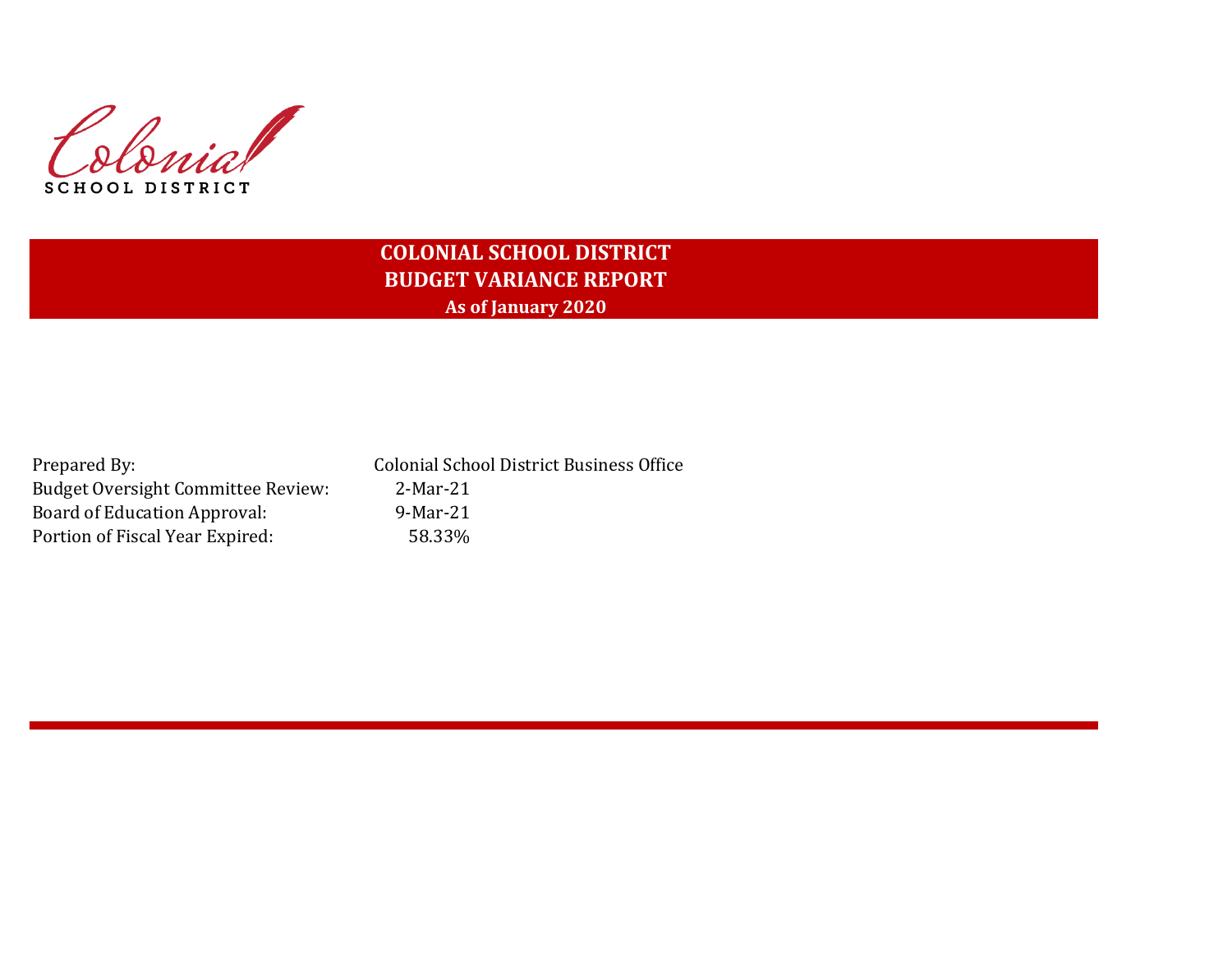## **COLONIAL SCHOOL DISTRICT BUDGET VARIANCE REPORT FISCAL YEAR 2021 as of January 2021 SUMMARY OF REVENUE**

| SCHOOL DISTRICT                     | <b>Board</b><br>Approved<br><b>Budget</b> | Receipt<br>to Date | Percent<br>Received | <b>Variance</b>  |
|-------------------------------------|-------------------------------------------|--------------------|---------------------|------------------|
| <b>DISCRETIONARY STATE REVENUE</b>  |                                           |                    |                     |                  |
| Division II, AOC                    | \$2,301,663                               | 362,974.10         | 15.77%              | (1,938,688.90)   |
| Division III, Equalization          | \$5,136,540                               | 5,136,540.00       | 100.00%             |                  |
| <b>Educational Sustainment Fund</b> | \$1,889,164                               | 1,889,164.00       | 100.00%             |                  |
| <b>SUBTOTAL</b>                     | 9,327,367                                 | 7,388,678.10       | 79.22%              | (1,938,688.90)   |
| <b>RESTRICTED STATE REVENUE</b>     |                                           |                    |                     |                  |
| Formula Salaries & OEC's            | \$73,428,944                              | 68,129,948.00      | 92.78%              | (5,298,996.00)   |
| Cafeteria Salaries                  | \$2,957,665                               | 1,524,678.00       | 51.55%              | (1,432,987.00)   |
| Division II, AOC - Voc              | \$0                                       | 161,352.50         | $0.00\%$            | 161,352.50       |
| Division II, Energy                 | \$1,380,727                               | 1,871,981.00       | 135.58%             | 491,254.00       |
| <b>State Transportation</b>         | \$5,630,651                               | 5,630,652.00       | 100.00%             | 1.00             |
| Drivers Ed.                         | \$0                                       | 36,755.00          | $0.00\%$            | 36,755.00        |
| <b>Unique Alternative</b>           | \$790,000                                 | 603,918.90         | 76.45%              | (186,081.10)     |
| <b>Related Services</b>             | \$570                                     | 27,896.00          | 4894.04%            | 27,326.00        |
| <b>Professional Development</b>     | \$0                                       | 116,171.00         | $0.00\%$            | 116,171.00       |
| <b>Technology Block Grant</b>       | \$0                                       | 279,018.00         | $0.00\%$            | 279,018.00       |
| <b>Student Success Block Grant</b>  | \$697,290                                 | 697,290.00         | 100.00%             |                  |
| Opportunity funding                 | \$2,158,648                               | 2,158,648.00       | 100.00%             |                  |
| <b>Other State Revenue</b>          | \$200,000                                 | 25,763.96          | 12.88%              | (174, 236.04)    |
| John G. Leach                       | \$8,444,325                               | 8,282,927.56       | 98.09%              | (161, 397.44)    |
| ECAP (Pre-K State grant)            | \$287,600                                 | 287,600.00         | 100.00%             |                  |
| Minor Capital Improvements          | \$845,554                                 | 845,554.00         | 100.00%             |                  |
| <b>SUBTOTAL</b>                     | 96,821,974                                | 90,680,153.92      | 93.66%              | (6, 141, 820.08) |
| Operational budget reduction        | (1,938,690)                               |                    |                     |                  |
| <b>TOTAL STATE REVENUE</b>          | \$104,210,651                             | 98,068,832.02      | 94.11%              | (6, 141, 818.98) |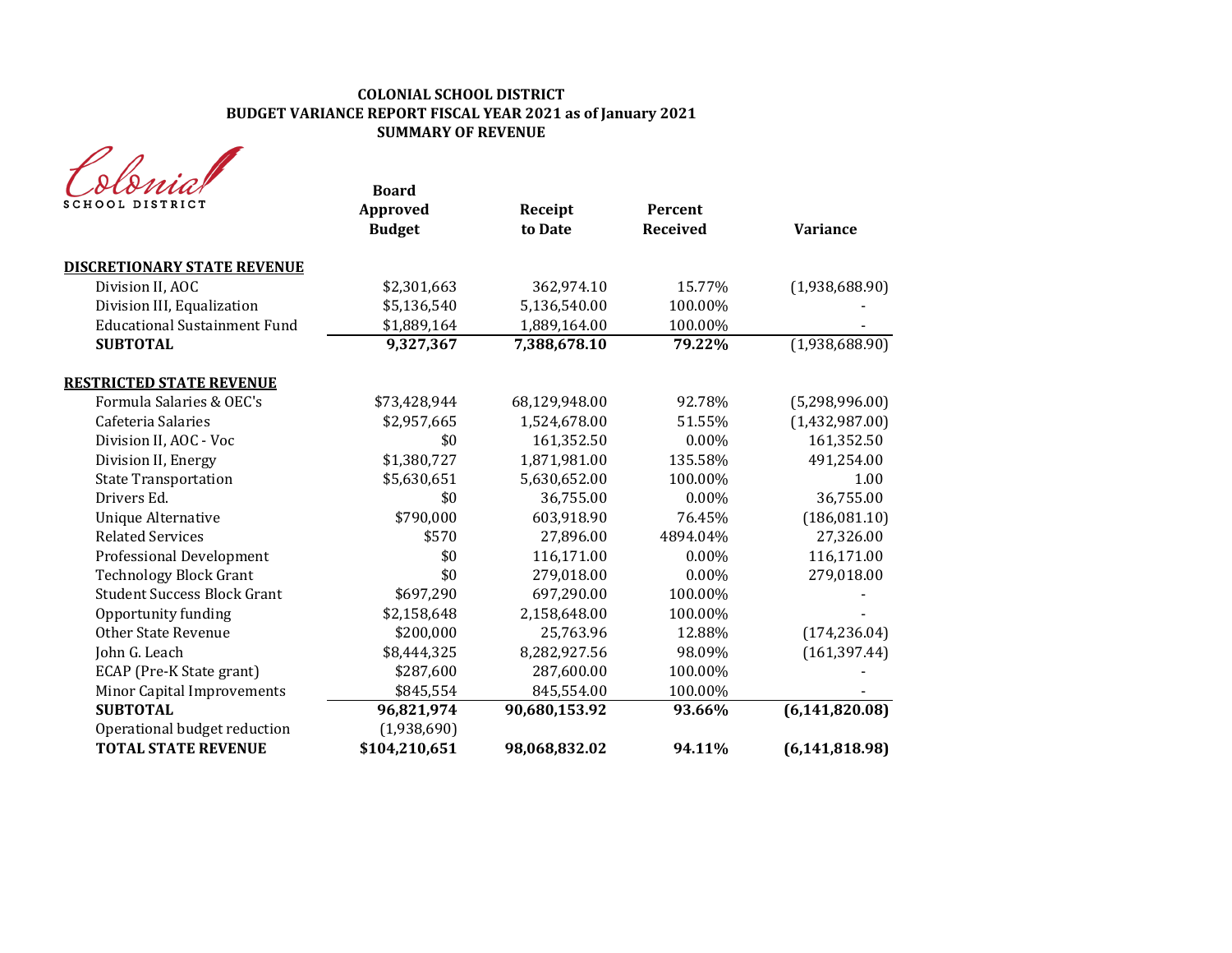## **COLONIAL SCHOOL DISTRICT BUDGET VARIANCE REPORT FISCAL YEAR 2021 as of January 2021 SUMMARY OF REVENUE**

|                                     | <b>Board</b>    |                  |                 |                 |
|-------------------------------------|-----------------|------------------|-----------------|-----------------|
| SCHOOL DISTRICT                     | <b>Approved</b> | Receipt          | Percent         |                 |
|                                     | <b>Budget</b>   | to Date          | <b>Received</b> | <b>Variance</b> |
| DISCRETIONARY LOCAL REVENUE         |                 |                  |                 |                 |
| <b>Current Expense Tax Receipts</b> | \$48,254,989    | 47,192,040.00    | 97.80%          | (1,062,949.00)  |
| Interest                            | \$1,313,175     | 656,587.30       | 50.00%          | (656, 587.70)   |
| <b>Indirect Costs</b>               | \$255,000       | 82,888.13        | 32.51%          | (172, 111.87)   |
| <b>CSCRP</b>                        | \$36,750        | 17,522.63        | 47.68%          | (19, 227.37)    |
| <b>SUBTOTAL</b>                     | \$49,859,914    | 47,949,038.06    | 96.17%          | (1,910,875.94)  |
| <b>RESTRICTED LOCAL REVENUE</b>     |                 |                  |                 |                 |
| Debt Service Tax Receipts           | \$4,384,546     | 4,226,121.00     | 96.39%          | (158, 425.00)   |
| <b>Tuition Tax Receipts</b>         | \$6,498,629     | 6,080,759.00     | 93.57%          | (417,870.00)    |
| John G. Leach (tuition revenue)     | \$4,750,000     | 4,750,000.00     | 100.00%         |                 |
| Minor Capital Tax Receipts          | \$2,721,442     | 2,620,599.00     | 96.29%          | (100, 843.00)   |
| <b>Technology Maintenance Match</b> | \$459,621       | 442,922.63       | 96.37%          | (16,698.37)     |
| Cafeteria                           | \$4,529,130     | 2,652,591.00     | 58.57%          | (1,876,539.00)  |
| Donations                           | \$25,000        | 35,000.00        | 140.00%         | 10,000.00       |
| E3 Grant                            | \$2,080,000     | 265,091.73       | 12.74%          | (1,814,908.27)  |
| Other Local Revenue                 | \$500,000       | 197,273.30       | 39.45%          | (302, 726.70)   |
| <b>SUBTOTAL</b>                     | \$25,948,368    | 21,270,357.66    | 81.97%          | (4,678,010.34)  |
| <b>OTHER LOCAL FUNDS</b>            |                 |                  |                 |                 |
| Charter                             | (6, 156, 916)   | (6, 156, 916.00) | 100.00%         |                 |
| Choice                              | (1,013,942)     | (1,013,942.00)   | 100.00%         |                 |
| Reserve funds                       | (542, 493)      |                  | $0.00\%$        | 542,493.00      |
| <b>SUBTOTAL</b>                     | (7,713,351)     | (7, 170, 858.00) | 92.97%          | 542,493.00      |
| <b>TOTAL LOCAL REVENUE</b>          | 68,094,931      | 62,048,537.72    | 91.12%          | (6,046,393.28)  |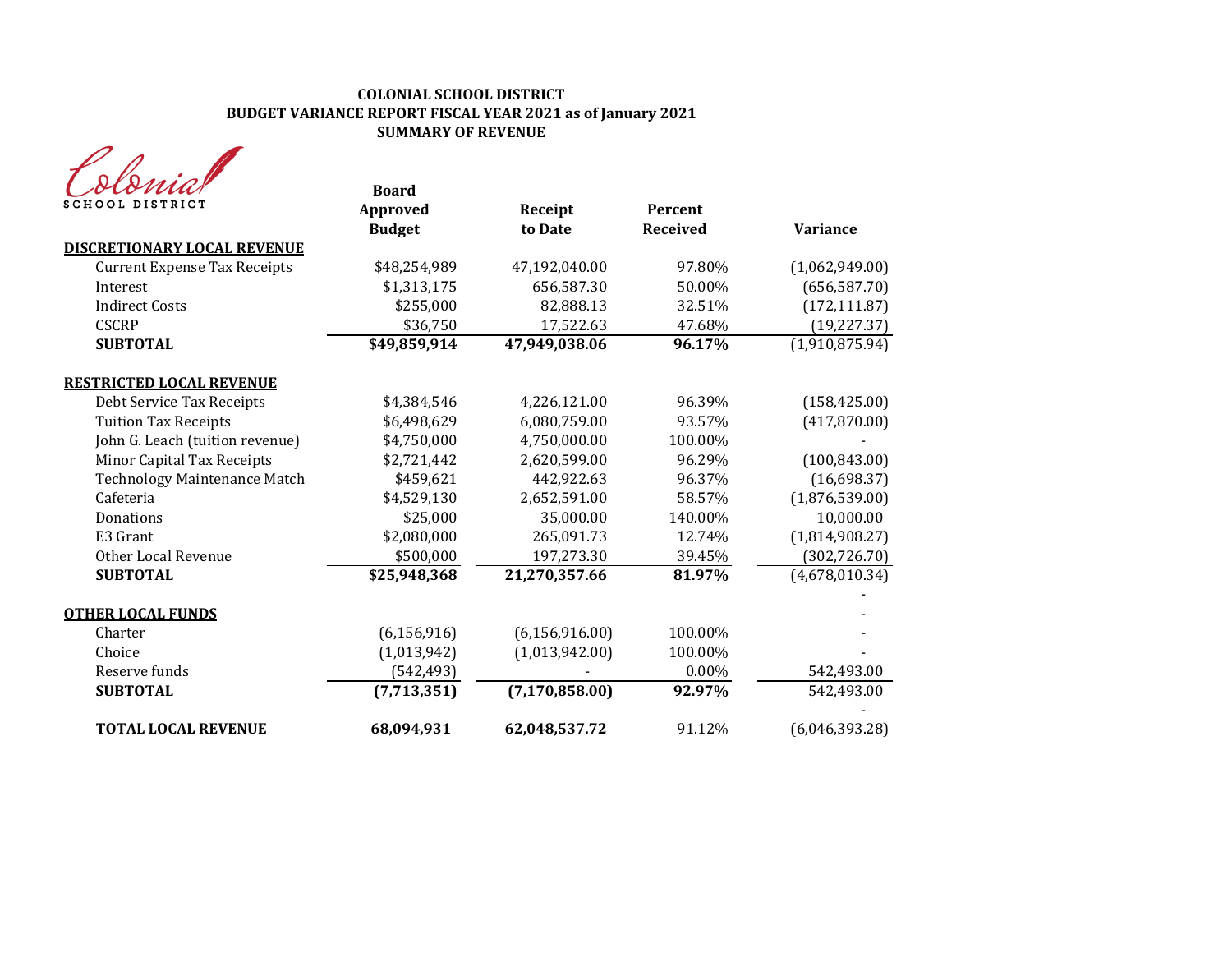## **COLONIAL SCHOOL DISTRICT BUDGET VARIANCE REPORT FISCAL YEAR 2021 as of January 2021 SUMMARY OF REVENUE**

Colonial

| <b>Variance</b>   | <b>Percent</b><br><b>Received</b> | Receipt<br>to Date | <b>Board</b><br>Approved<br><b>Budget</b> | <i>coronnir</i><br>SCHOOL DISTRICT |
|-------------------|-----------------------------------|--------------------|-------------------------------------------|------------------------------------|
|                   |                                   |                    |                                           | <b>FEDERAL REVENUE</b>             |
|                   | 100.00%                           | 2,765,003.00       | 2,765,003                                 | <b>IDEA Part B</b>                 |
|                   | 100.00%                           | 119.889.00         | 119,889                                   | <b>IDEA</b> Pre-K                  |
|                   | 100.00%                           | 4,173,514.00       | 4,173,514                                 | Title I                            |
|                   | 100.00%                           | 737,282.00         | 737,282                                   | Title II                           |
|                   | 100.00%                           | 106,766.00         | 106,766                                   | Title III                          |
| (4,998.00)        | 98.08%                            | 255,237.00         | 260,235                                   | Perkins                            |
|                   | 100.00%                           | 474,835.00         | 474,835                                   | Title IV                           |
| (30,001.00)       | 91.84%                            | 337,715.00         | 367,716                                   | Other Federal Funds                |
| (34,999.00)       | 99.61%                            | 8,970,241.00       | \$9,005,240                               | <b>TOTAL FEDERAL REVENUE</b>       |
| (12, 223, 211.26) | 93.26%                            | 169,087,610.74     | \$181,310,822                             | <b>TOTAL REVENUE</b>               |
|                   |                                   |                    |                                           |                                    |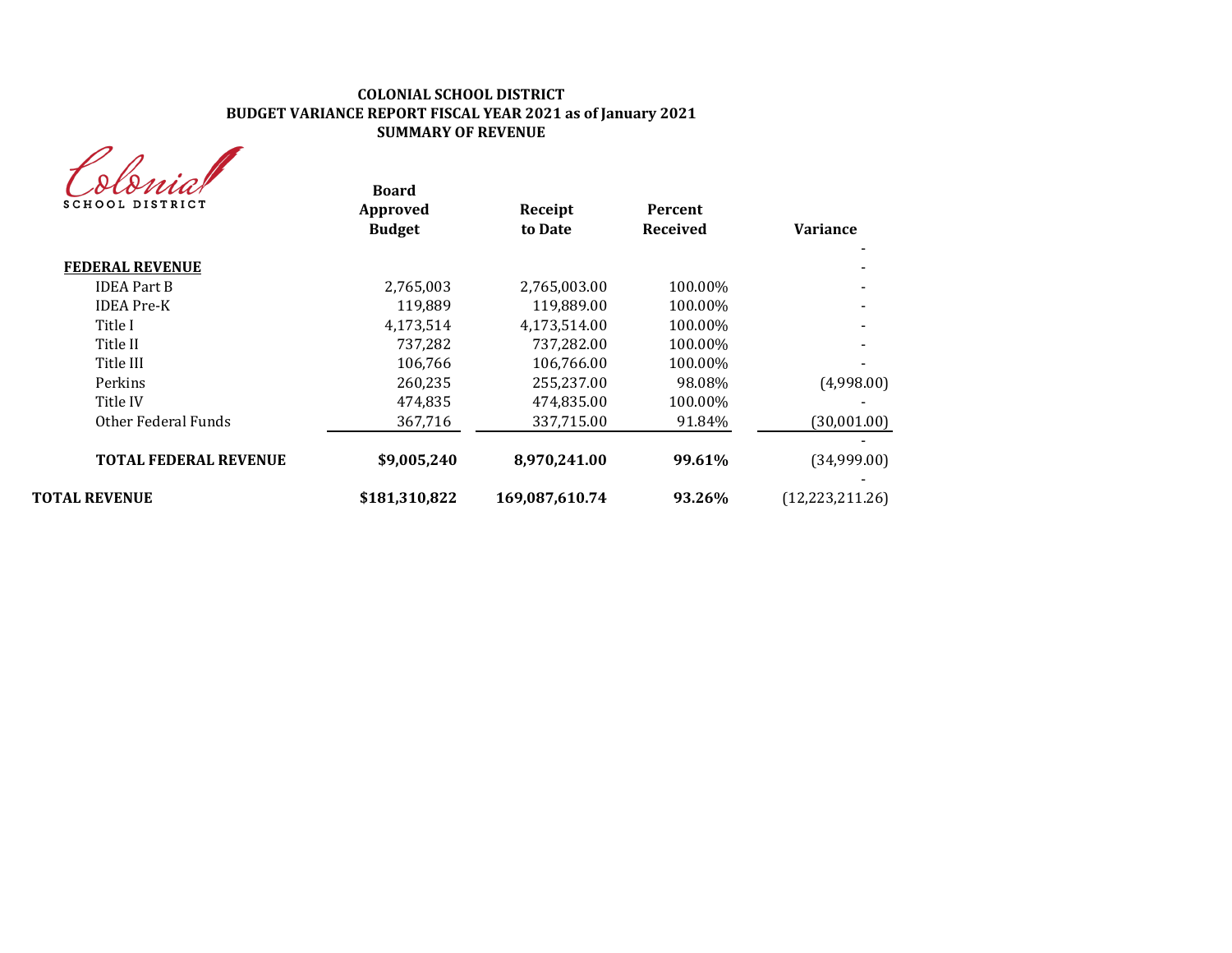

## **COLONIAL SCHOOL DISTRICT BUDGET VARIANCE REPORT FISCAL YEAR 2021 as of January 2021 SUMMARY OF EXPENDITURES**

**Board Approved Remaining Percent Percent EXPENDITURES Budget Encumbrance Expenditures Balance Obligated Spent** Operating Program **DISCRETIONARY SCHOOL BUDGETS** 9340410A 95437 Carrie Downie Library 2,790 - - 2,790.00 0.00% 0.00% 9340410A 99999 Carrie Downie Elementary 6.67526 45,326 5,751.64 13,457.84 26,116.52 42.38% 29.69% 9340412A 95437 Castle Hills Library 4,215 - 17.99 4,197.01 0.43% 0.43% 9340412A 99999 Castle Hills Elementary 67,616 18,951.07 15,589.75 33,075.18 51.08% 23.06% 9340418A 95437 Pleasantville Library 2,895 - - 2,895.00 0.00% 0.00% 9340418A 99999 Pleasantville Elementary 46,458 451.70 12,220.94 33,785.36 27.28% 26.31% 9340420A 95437 Wilmington Manor Library 2,340 2,340 - 2,340.00 2,340.00 0.00% 0.00% 0.00% 9340420A 99999 Wilmington Manor Elementary 39,026 1,686.29 14,725.00 22,614.71 42.05% 37.73% 9340422A 95437 Wilbur Library 8,715 - 2,500.00 6,215.00 28.69% 28.69% 9340422A 99999 Wilbur ${\rm Elementary}$  139,976  $7,587.35$  32,734.99  $99,653.66$  28.81% 23.39% 9340427A 95437 Southern Library 6,180 - - 6,180.00 0.00% 0.00% 9340427A 99999 Southern Elementary 101,262 5,333.32 28,275.25 67,653.43 33.19% 27.92% 9340432A 95437 New Castle Library 3,713 - - 3,713.00 0.00% 0.00% 9340432A 99999 New Castle Elementary 60,230 4,464.45 9,604.54 46,161.01 23.36% 15.95% 9340456A 95437 Eisenberg Library 3,503 - - 3,503.00 0.00% 0.00% 9340456A 99999 Eisenberg Elementary 56,796 3,516.40 10,853.81 42,425.79 25.30% 19.11% 9340470A 95437 Gunning Bedford Library 6,018 6,137.40 6,137.40 1,880.60 76.55% 76.55% 76.55% 9340470A 99999 Gunning Bedford Middle 137,972 14,360.24 49,112.46 74,499.30 46.00% 35.60% 9340474A 95437 George Read Library 5,685 - - 5,685.00 0.00% 0.00% 9340474A 99999 George Read Middle 101,794 5,492.38 26,110.22 70,191.40 31.05% 25.65% 9340476A 95437 McCullough Library 5,708 - - 5,708.00 0.00% 0.00% 9340476A 99999 McCullough Middle 103,058 12,757.54 21,355.41 68,945.05 33.10% 20.72% 9340490A 95048 William Penn - ROTC 5,000 2,129.52 2,870.48 42.59% 42.59% 9340490A 95073 William Penn - Music Choir 24,795 3,230.70 552.88 21,011.42 15.26% 2.23% 9340490A 95437 William Penn - Library 2008 17,228 - 7,315.12 9,912.88 42.46% 42.46% 42.46% 9340490A 95468 William Penn - Summer School 2008 7,695 - 2008 - 2010 - 2020 7,695.00 0.00% 0.00% 0.00% 0.00% 0.00% 9340490A 95602 William Penn - Athletics 155,000 39,581.82 65,743.81 49,674.37 67.95% 42.42% 9340490A 99999 William Penn High School 303,416 21,535.50 136,231.53 145,648.97 52.00% 44.90%  **SUBTOTAL 1,466,410 144,700.40 454,668.46 867,041.14 40.87% 31.01%**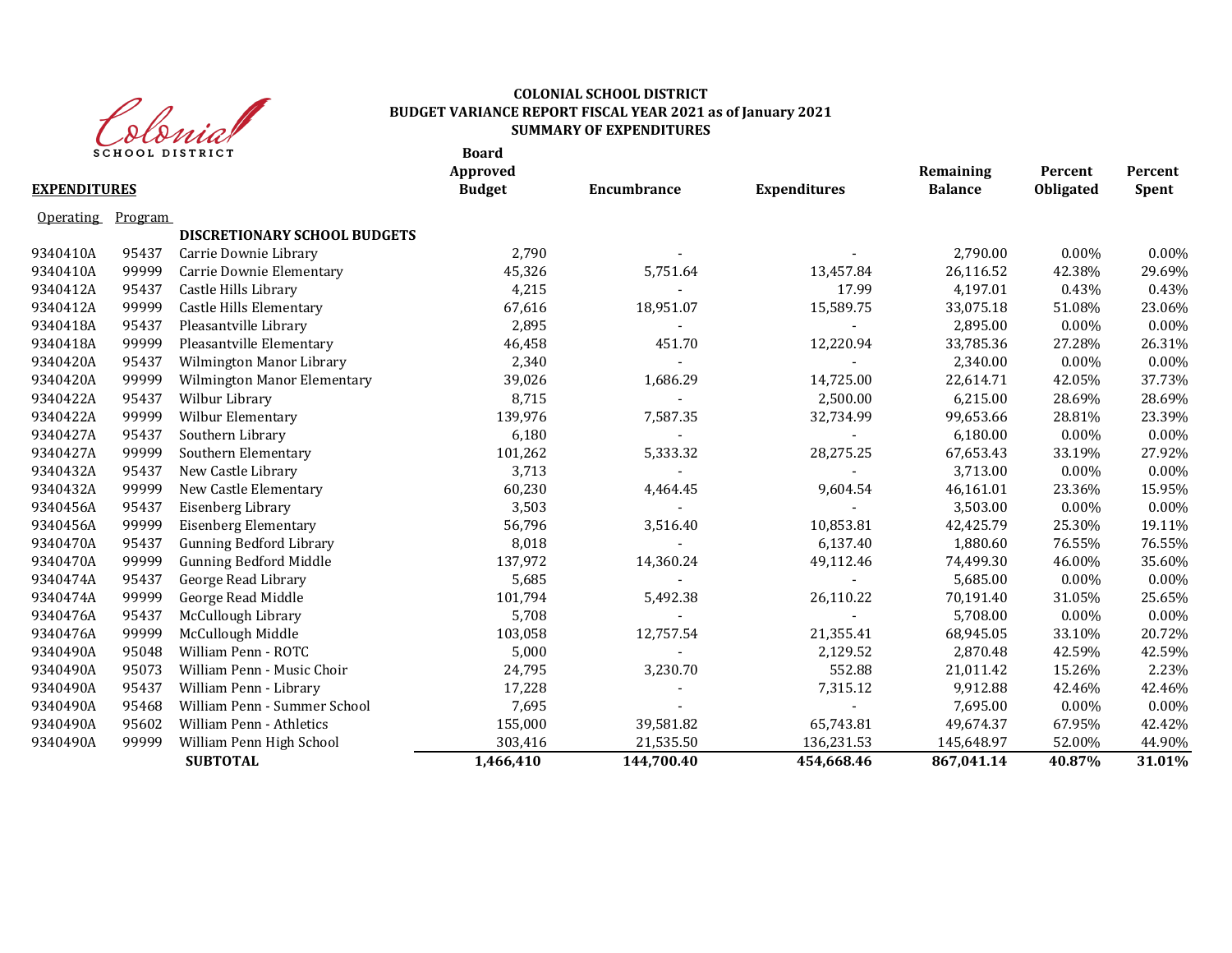

#### **Board COLONIAL SCHOOL DISTRICT BUDGET VARIANCE REPORT FISCAL YEAR 2021 as of January 2021 SUMMARY OF EXPENDITURES**

| <b>EXPENDITURES</b> |         | SCHOOL DISIRICI                           | boaru<br>Approved<br><b>Budget</b> | Encumbrance | <b>Expenditures</b> | Remaining<br><b>Balance</b> | Percent<br><b>Obligated</b> | Percent<br>Spent |
|---------------------|---------|-------------------------------------------|------------------------------------|-------------|---------------------|-----------------------------|-----------------------------|------------------|
| <b>Operating</b>    | Program |                                           |                                    |             |                     |                             |                             |                  |
|                     |         | DISCRETIONARY DIVISION/DEPARTMENT BUDGETS |                                    |             |                     |                             |                             |                  |
| 99900000            | 99999   | <b>Board of Education</b>                 | 31,000                             | 239.85      | 24,090.06           | 6,670.09                    | 78.48%                      | 77.71%           |
| 99900100            | 99999   | Legal                                     | 110,000                            | 40,996.00   | 58,232.33           | 10,771.67                   | 90.21%                      | 52.94%           |
| 99900300            | 95228   | Substitutes & Homebound                   | 675,000                            | 11,655.50   | 53,105.24           | 610,239.26                  | 9.59%                       | 7.87%            |
| 99900300            | 95494   | Teacher of the Year                       | 12,500                             | 815.22      | 933.54              | 10,751.24                   | 13.99%                      | 7.47%            |
| 99900300            | 99999   | <b>General District Expenses</b>          | 1,029,219                          |             | 292,222.84          | 736,996.16                  | 28.39%                      | 28.39%           |
| 99910000            | 95052   | Marketing                                 | 60,600                             | 8,123.77    | 17,675.26           | 34,800.97                   | 42.57%                      | 29.17%           |
| 99910000            | 99999   | <b>Public Communications</b>              | 20,200                             |             | 3,240.62            | 16,959.38                   | 16.04%                      | 16.04%           |
| 99910010            | 95411   | Copy Center                               | 235,000                            | 29,221.27   | 99,711.17           | 106,067.56                  | 54.86%                      | 42.43%           |
| 99910010            | 99999   | District Administration                   | 250,500                            | 128,387.09  | 83,821.69           | 38,291.22                   | 84.71%                      | 33.46%           |
| 99910010            | 95405   | District Choice                           | 4,000                              |             | 556.24              | 3,443.76                    | 13.91%                      | 13.91%           |
| 99910100            | 99999   | Superintendent                            | 16,200                             | 206.00      | 1,076.96            | 19,317.04                   | 7.92%                       | 6.65%            |
| 99970600            | 95060   | Preschool Expansion                       | 121,500                            | 3,607.90    | 29,830.41           | 88,061.69                   | 27.52%                      | 24.55%           |
| 99970675            | 95430   | <b>Elementary Wellness</b>                | 85,000                             |             | 32,500.96           | 52,499.04                   | 38.24%                      | 38.24%           |
| 99910110            | 99999   | Assistant Superintendent 1                | 13,500                             |             | 5,192.00            | 8,308.00                    | 38.46%                      | 38.46%           |
| 99910115            | 99999   | Assistant Superintendent 2                | 13,500                             |             | 2,823.30            | 10,676.70                   | 20.91%                      | 20.91%           |
| 99920000            | 99999   | Curriculum/Instruction                    | 112,500                            |             | 2,980.14            | 109,519.86                  | 2.65%                       | 2.65%            |
| 99920000            | 95435   | Common Core/Curriculum                    | 225,000                            |             |                     | 225,000.00                  | 0.00%                       | 0.00%            |
| 99920000            | 90850   | Music/Art Curriculum                      | 40,500                             | 25,558.70   | 5,453.22            | 9,488.08                    | 76.57%                      | 13.46%           |
| 99920100            | 99999   | Discipline Programs                       | 166,500                            | 148,796.00  | 1,204.00            | 16,500.00                   | 90.09%                      | 0.72%            |
| 99920110            | 99519   | Security/Constables                       | 595,000                            | 12,694.50   | 274,760.11          | 307,545.39                  | 48.31%                      | 46.18%           |
| 99920700            | 99999   | Middle school Athletics                   | 54,000                             |             | 1,500.00            | 52,500.00                   | 2.78%                       | 2.78%            |
| 99930300            | 99999   | <b>Student Services</b>                   | 18,000                             |             | 918.78              | 17,081.22                   | 5.10%                       | 5.10%            |
| 99930400            | 99999   | Behavioral Health                         | 18,000                             |             | 20,662.03           | (2,662.03)                  | 114.79%                     | 114.79%          |
| 99940000            | 99999   | <b>Business Office</b>                    | 38,070                             |             | 23,448.04           | 14,621.96                   | 61.59%                      | 61.59%           |
| 99940400            | 99999   | Local Salaries & Benefits                 | 39,042,279                         | 97,463.20   | 24,634,521.94       | 14,310,293.86               | 63.35%                      | 63.10%           |
| 99950000            | 99999   | Personnel                                 | 41,400                             | 425.55      | 17,363.36           | 23,611.09                   | 42.97%                      | 41.94%           |
| 99940050            | 99999   | <b>Facilities Maintenance</b>             | 1,100,000                          | 233,933.59  | 502,613.89          | 363,452.52                  | 66.96%                      | 45.69%           |
| 99960200            | 99531   | <b>Custodial Services</b>                 | 500,000                            | 67,237.55   | 183,312.50          | 249,449.95                  | 50.11%                      | 36.66%           |
| 99970680            | 99999   | <b>School Supervision</b>                 | 54,000                             | 7,886.14    | 33,437.50           | 12,676.36                   | 76.53%                      | 61.92%           |
| 99970680            | 95488   | <b>Visiting Teachers</b>                  | 3,600                              |             | 1,800.18            | 1,799.82                    | 50.01%                      | 50.01%           |
|                     |         | SUBTOTAL - DISCRETIONARY                  | 44,686,568                         | 817,247.83  | 26,408,988.31       | 17,464,731.86               | 60.93%                      | 59.10%           |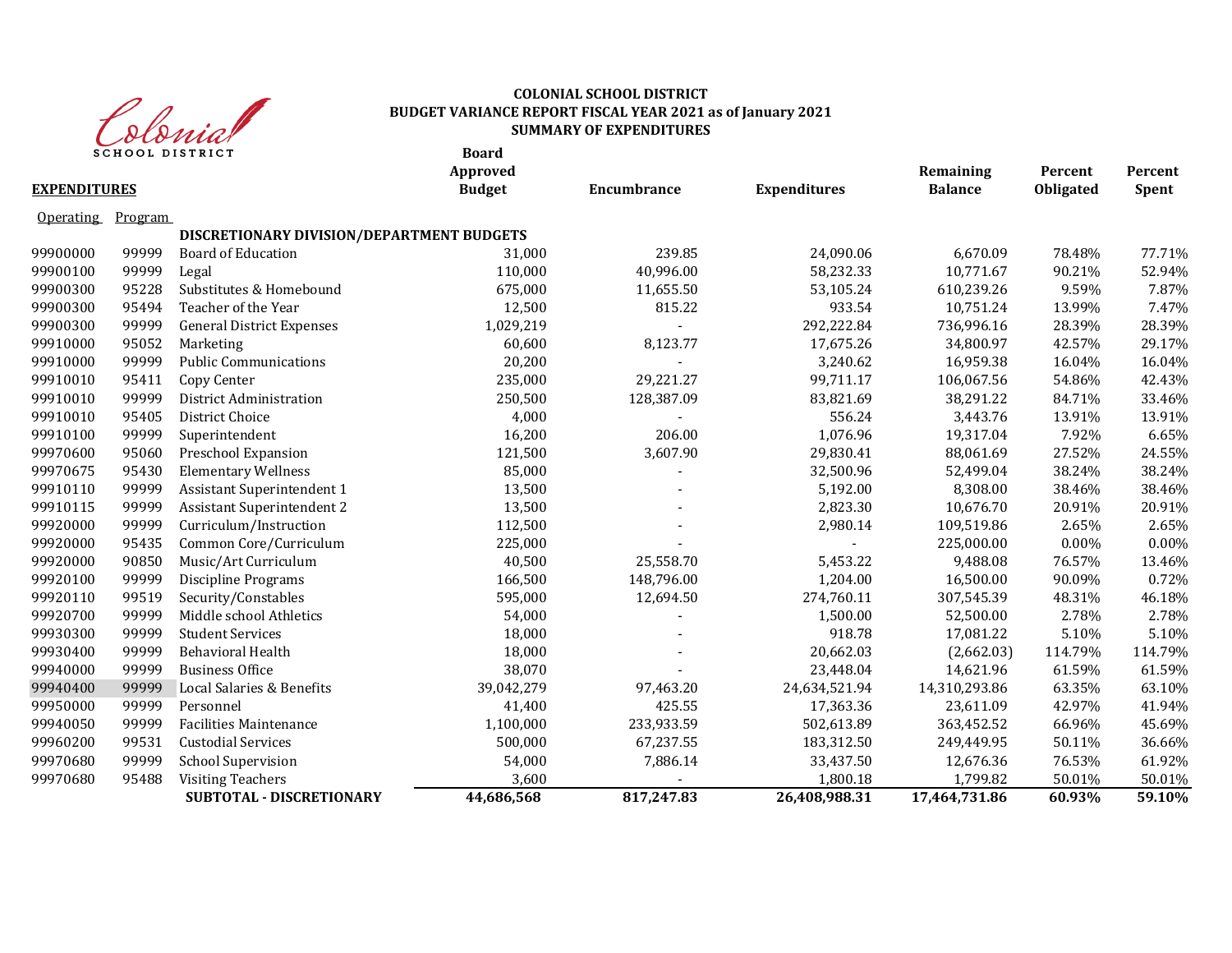

#### **Board COLONIAL SCHOOL DISTRICT BUDGET VARIANCE REPORT FISCAL YEAR 2021 as of January 2021 SUMMARY OF EXPENDITURES**

| <b>EXPENDITURES</b> |                | SCHOOL DISTRICT                                 | board<br>Approved<br><b>Budget</b> | Encumbrance | <b>Expenditures</b> | Remaining<br><b>Balance</b> | Percent<br><b>Obligated</b> | Percent<br>Spent |
|---------------------|----------------|-------------------------------------------------|------------------------------------|-------------|---------------------|-----------------------------|-----------------------------|------------------|
| <b>Operating</b>    | <b>Program</b> |                                                 |                                    |             |                     |                             |                             |                  |
|                     |                | <b>RESTRICTED FUNDING WITH LOCAL INVESTMENT</b> |                                    |             |                     |                             |                             |                  |
| 99940810            | 99999          | Tech Equipment & Repair                         | 1,875,000                          | 108,500.15  | 920,796.37          | 845,703.48                  | 54.90%                      | 49.11%           |
| 99960200            | 95419          | Energy/Utilities                                | 1,075,000                          | 247.976.01  | 619,076.00          | 207,947.99                  | 80.66%                      | 57.59%           |
| 99960400            | 99999          | Transportation                                  | 7,620,345                          | 503,418.09  | 4,099,730.61        | 3,017,196.30                | 60.41%                      | 53.80%           |
|                     |                | SUBTOTAL - RESTRICTED/LOCAL                     | 10,570,345                         | 859,894.25  | 5,639,602.98        | 4,070,847.77                | 61.49%                      | 53.35%           |
|                     |                | <b>OTHER RESTRICTED BUDGETS</b>                 |                                    |             |                     |                             |                             |                  |
| 99920200            | 99999          | Extra Time                                      | 270,000                            |             | 21,373.61           | 248,626.39                  | 7.92%                       | 7.92%            |
| 99920500            | 99999          | Professional Development                        | 116,171                            |             | 20,394.34           | 95,776.66                   | 17.56%                      | 17.56%           |
| 99920800            | 99999          | <b>Drivers Education</b>                        | 25,172                             |             | 5,088.32            | 20,083.68                   | 20.21%                      | 20.21%           |
| 99921000            | 95512          | <b>Opportunity Funds Personnel</b>              | 1,202,487                          |             | 131,720.56          | 1,070,766.44                | 10.95%                      | 10.95%           |
| 99921000            | 99999          | <b>Opportunity Funds Programming</b>            | 822,404                            | 264,041.20  | 711,427.74          | (153,064.94)                | 118.61%                     | 86.51%           |
| 99921000            | 95063          | Opp Funds Mental Health & Reading               | 684,239                            |             | 153,546.20          | 530,692.80                  | 22.44%                      | 22.44%           |
| 99940200            | 99999          | <b>Division I Salaries</b>                      | 73,428,944                         |             | 46,871,760.68       | 26,557,183.32               | 63.83%                      | 63.83%           |
| 99940300            | 99999          | Division II Vocational                          | 161,352                            |             |                     | 161,352.00                  | 0.00%                       | 0.00%            |
| 99940410            | 95037          | <b>Immersion Funding</b>                        | 40,482                             |             | 1,489.12            | 38,992.88                   | 3.68%                       | 3.68%            |
| 99940410            | 99999          | Competitive Grants - State                      | 145,000                            |             | 27,951.13           | 117,048.87                  | 19.28%                      | 19.28%           |
| 99940500            | 99999          | Federal Funds                                   | 9,005,240                          | 270,759.98  | 341,183.15          | 8,393,296.87                | 6.80%                       | 3.79%            |
| 99940700            | 99999          | Private Grants/Donations                        | 25,000                             |             |                     | 25,000.00                   | $0.00\%$                    | $0.00\%$         |
| 99960000            | 99999          | <b>Child Nutrition Operations</b>               | 9,145,000                          | 704.05      | 3,442,514.12        | 5,701,781.83                | 37.65%                      | 37.64%           |
| 99970000            | 99999          | Debt Service                                    | 4,384,546                          |             | 3,561,305.05        | 823,240.95                  | 81.22%                      | 81.22%           |
| 99970680            | 99562          | SSBG K-3 Basic                                  | 461,331                            |             | 205,790.48          | 255,540.52                  | 44.61%                      | 44.61%           |
| 99970680            | 95063          | SSBG K-4 Reading                                | 729,743                            |             | 201,213.94          | 528,529.06                  | 27.57%                      | 27.57%           |
| 99990050            | 99999          | E3 Grant                                        | 2,080,000                          | 36,352.50   | 976,066.02          | 1,067,581.48                | 48.67%                      | 46.93%           |
| 99970200            | 99999          | Minor Capital                                   | 1,409,257                          | 334,365.14  | 1,421,335.35        | (346, 443.49)               | 124.58%                     | 100.86%          |
| 99970600            | 99768          | ECAP (State Pre-K grant)                        | 287,600                            |             | 195,652.39          | 91,947.61                   | 68.03%                      | 68.03%           |
|                     |                | <b>SUBTOTAL - RESTRICTED</b>                    | 104,423,968                        | 906,222.87  | 58,289,812.20       | 45,227,932.93               | 56.69%                      | 55.82%           |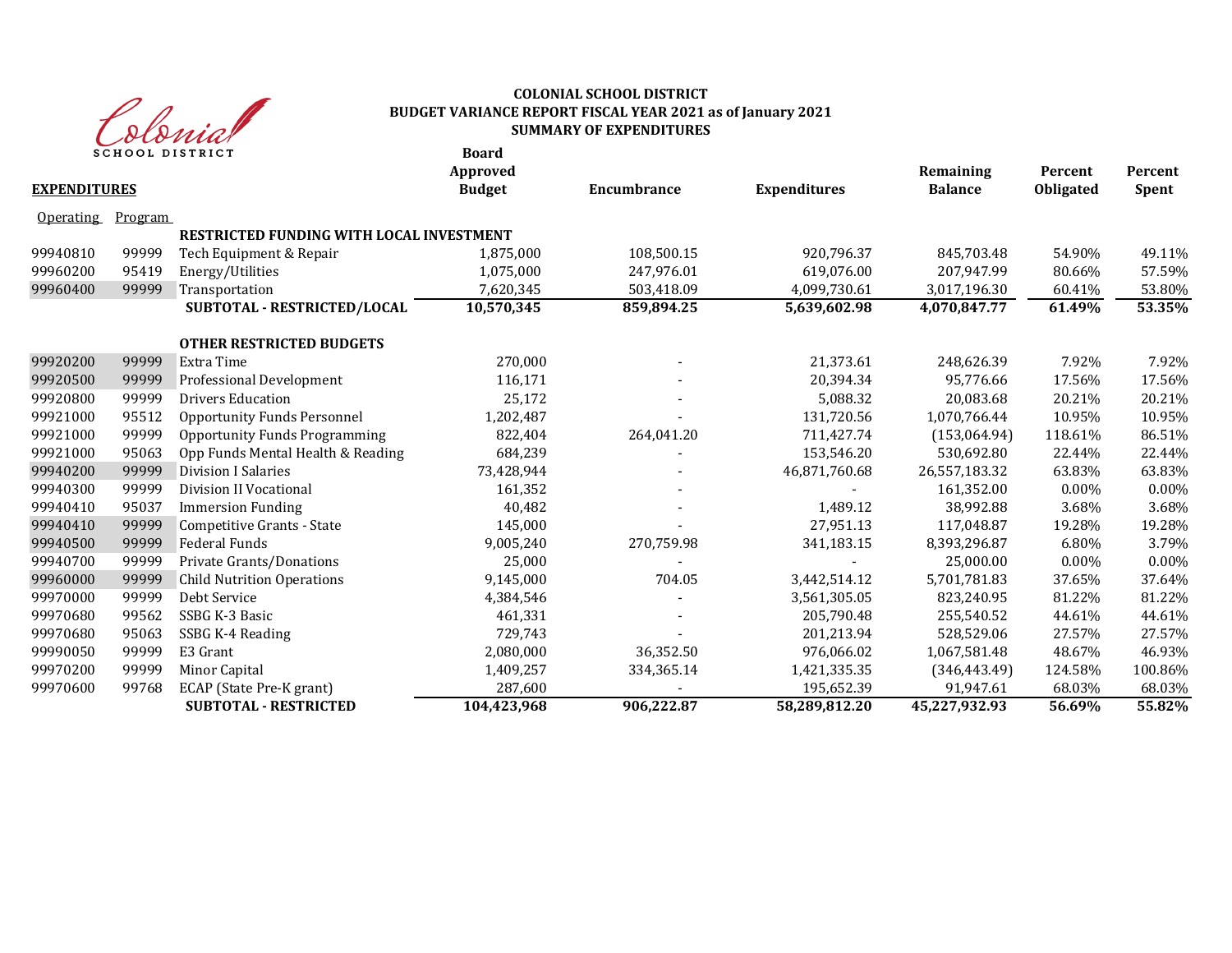

## **COLONIAL SCHOOL DISTRICT BUDGET VARIANCE REPORT FISCAL YEAR 2021 as of January 2021 SUMMARY OF EXPENDITURES**

**Board**

| <b>EXPENDITURES</b>       |         |                                          | Approved<br><b>Budget</b> | Encumbrance  | <b>Expenditures</b> | Remaining<br><b>Balance</b> | Percent<br>Obligated | Percent<br><b>Spent</b> |
|---------------------------|---------|------------------------------------------|---------------------------|--------------|---------------------|-----------------------------|----------------------|-------------------------|
| <b>Operating</b>          | Program |                                          |                           |              |                     |                             |                      |                         |
|                           |         | <b>RESTRICTED TUITION FUNDED BUDGETS</b> |                           |              |                     |                             |                      |                         |
| 99970600                  | 95030   | Preschool                                | 79,844                    | 3,514.85     | 34,149.34           | 42,179.81                   | 47.17%               | 42.77%                  |
| 99970600                  | 99532   | PreK General Expenses                    | 1,115,000                 | 333,764.09   | 432,081.11          | 349,154.80                  | 68.69%               | 38.75%                  |
| 9340427A                  | 95217   | Southern ILC                             | 62,937                    | 1,410.90     | 5,259.69            | 56,266.41                   | 10.60%               | 8.36%                   |
| 9340427A                  | 99532   | Southern ILC Payroll                     | 333,000                   |              | 158,374.63          | 174,625.37                  | 47.56%               | 47.56%                  |
| 9340427A                  | 95207   | Southern CASL                            | 41,675                    | 1,458.56     | 13,472.82           | 26,743.62                   | 35.83%               | 32.33%                  |
| 9340427A                  | 99530   | Southern CASL Payroll                    | 295,000                   |              | 143,611.25          | 151,388.75                  | 48.68%               | 48.68%                  |
| 9340470A                  | 95217   | <b>Gunning Bedford ILC</b>               | 41,675                    | 271.20       | 7,056.00            | 34,347.80                   | 17.58%               | 16.93%                  |
| 9340470A                  | 99532   | <b>GB ILC Payroll</b>                    | 232,000                   |              | 87,023.20           | 144,976.80                  | 37.51%               | 37.51%                  |
| 9340470A                  | 95207   | <b>Gunning Bedford CASL</b>              | 34,020                    | 356.98       | 1,151.52            | 32,511.50                   | 4.43%                | 3.38%                   |
| 9340470A                  | 99530   | <b>GB CASL Payroll</b>                   | 225,000                   |              | 89,415.00           | 135,585.00                  | 39.74%               | 39.74%                  |
| 9340490A                  | 95207   | <b>WPHS CASL</b>                         | 33,300                    |              | 12,973.68           | 20,326.32                   | 38.96%               | 38.96%                  |
| 9340490A                  | 99530   | <b>WPHS CASL Payroll</b>                 | 135,000                   |              | 84.072.04           | 50.927.96                   | 62.28%               | 62.28%                  |
| 9340522A                  | 99532   | Wallin General Expenses                  | 835,000                   | 11,623.21    | 432,550.93          | 390,825.86                  | 53.19%               | 51.80%                  |
| 9340522A                  | 99999   | <b>Wallin Principal</b>                  | 35,459                    | 15,911.42    | 6,224.19            | 13,323.39                   | 62.43%               | 17.55%                  |
| 99920300                  | 99999   | LEP/ESL                                  | 590,000                   |              | 314,335.62          | 275,664.38                  | 53.28%               | 53.28%                  |
| 99921050                  | 99999   | <b>Special Education Services</b>        | 450,000                   | 229,545.70   | 180,253.50          | 40,200.80                   | 91.07%               | 40.06%                  |
| 99930200                  | 95454   | Private Placement                        | 850,000                   | 505,379.60   | 333,448.37          | 11,172.03                   | 98.69%               | 39.23%                  |
| 99930200                  | 99999   | In State Tuition                         | 475,000                   | 50,222.00    | 36,501.20           | 388,276.80                  | 18.26%               | 7.68%                   |
| 99930200                  | 95236   | <b>Exceptional Children Payroll</b>      | 450,000                   |              | 138,555.00          | 311,445.00                  | 30.79%               | 30.79%                  |
| 99930300                  | 99546   | <b>Assistive Technology</b>              | 15,000                    | 10,061.20    | 8,605.49            | (3,666.69)                  | 124.44%              | 57.37%                  |
|                           |         | <b>SUBTOTAL - TUITION</b>                | 6,328,910                 | 1,163,519.71 | 2,519,114.58        | 2,646,275.71                | 58.19%               | 39.80%                  |
| See detailed budget       |         | <b>Leach - Special School</b>            | 13,644,221                | 74,700.75    | 7,505,013.49        | 6,064,506.76                | 55.55%               | 55.01%                  |
| <b>TOTAL EXPENDITURES</b> |         |                                          | 181,120,422               | 3,966,286    | 100,817,200         | 76,341,336                  | 57.85%               | 55.66%                  |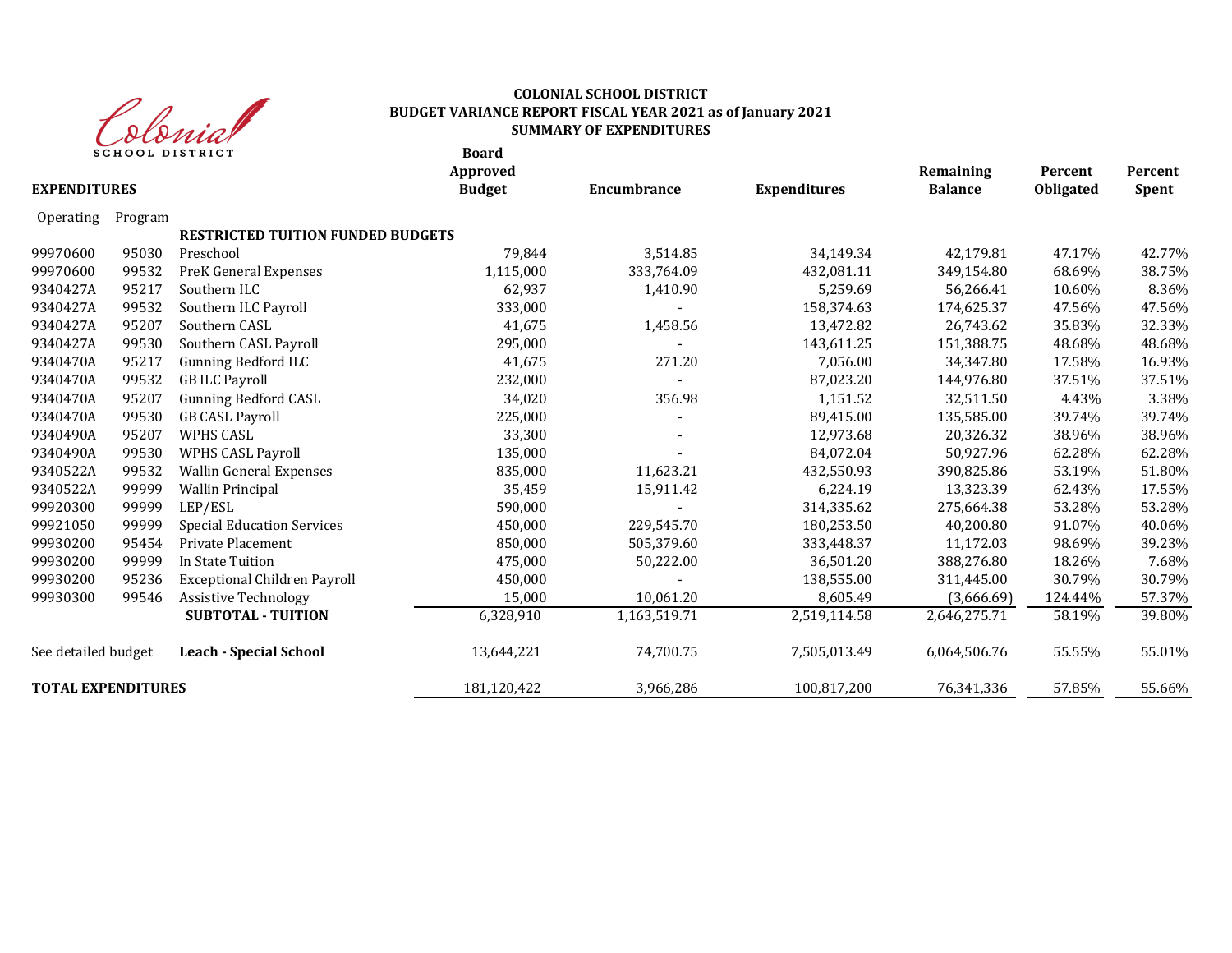

#### **COLONIAL SCHOOL DISTRICT BUDGET VARIANCE REPORT FISCAL YEAR 2021 as of January 2021 DETAIL COST CENTERS**

**EXPENDITURES Operating Program Board Remaining Percent Percent Budget Encumbrance Expenditures Balance Obligated Spent General District Expenses - Summarized on page 6 - Detail of budget** 99900300 99999 Audit 10,000 - - 10,000.00 0.00% 0.00% Insurance 250,647 - 13,858.00 236,789.00 5.53% 5.53% Data Service Center 418,572 104.643.00 313.929.00 25.00% 25.00% One Time Items 250,000 - 120,000.00 130,000.00 48.00% 48.00% Contingency 2003 100,000 - 53,721.84 46,278.16 53.72% 53.72% **TOTAL EXPENDITURES** 1,029.219 - 292.222.84 736.996.16 28.39% 28.39% **CHILD NUTRITION**  99960000 95512 Personnel 5,800,000 - 3,294,219.39 2,505,780.61 56.80% 56.80% 99960000 95404 Food 2,500,000 - 33,193.03 2,466,806.97 1.33% 1.33% 99960000 95116 Miscellaneous 125,000 704.05 29,664.15 94,631.80 24.29% 23.73% 99960000 95493 Supplies 320,000 - 23,016.60 296,983.40 7.19% 7.19% 99960000 99555 Indirect Cost 0 - - - 0.00% 0.00% 99960000 99516 Equipment Repair 200,000 - 44,938.03 155,061.97 22.47% 22.47% 99960000 95496 Equipment 200,000 - 17,482.92 182,517.08 8.74% 8.74% **TOTAL EXPENDITURES** 137.64% **9,145,000** 704.05 3,442,514.12 5,701,781.83 37.65% 37.64% **TRANSPORTATION** 99960300 95512 Personnel 5,347,238 - 2,810,055.23 2,537,182.77 52.55% 52.55% 99960300 95463 Professional Development 5,000 - 2,372.65 2,627.35 47.45% 47.45% 99960300 95481 Contractor Payments 1,884,607 360,319.80 1,115,298.67 408,988.53 78.30% 59.18% 99960400 99535 Bus Maintenance 450,000 137,724.95 154,025.35 158,249.70 64.83% 34.23% 99960400 95426 Fuel 200,000 - 49,296.92 150,703.08 24.65% 24.65% 99960400 Bus Safety & Security 123,500 - - 123,500.00 0.00% 0.00% 0.00% 99960400 95116 Miscellaneous 125,000 5,373.34 (31,318.21) 150,944.87 -20.76% -25.05% Parkway and Kingswood **2008** -15,000 **1208** -15,000 **15,000 15,000 16,000 16,000 16,000 16,000** 15,000 16,000 16,000 16,000 16,000 16,000 16,000 16,000 16,000 16,000 16,000 16,000 16,000 16,000 16,000 16,000 16,000 16,000 Billing to Leach -500,000 (500,000.00) 0.00% 0.00% Other Local Billable Activity  $0$  0.00% 0.00% 0.00% 0.00%  **TOTAL EXPENDITURES** 7,620,345 503,418 4,099,731 3,017,196.30 60.41% 53.80%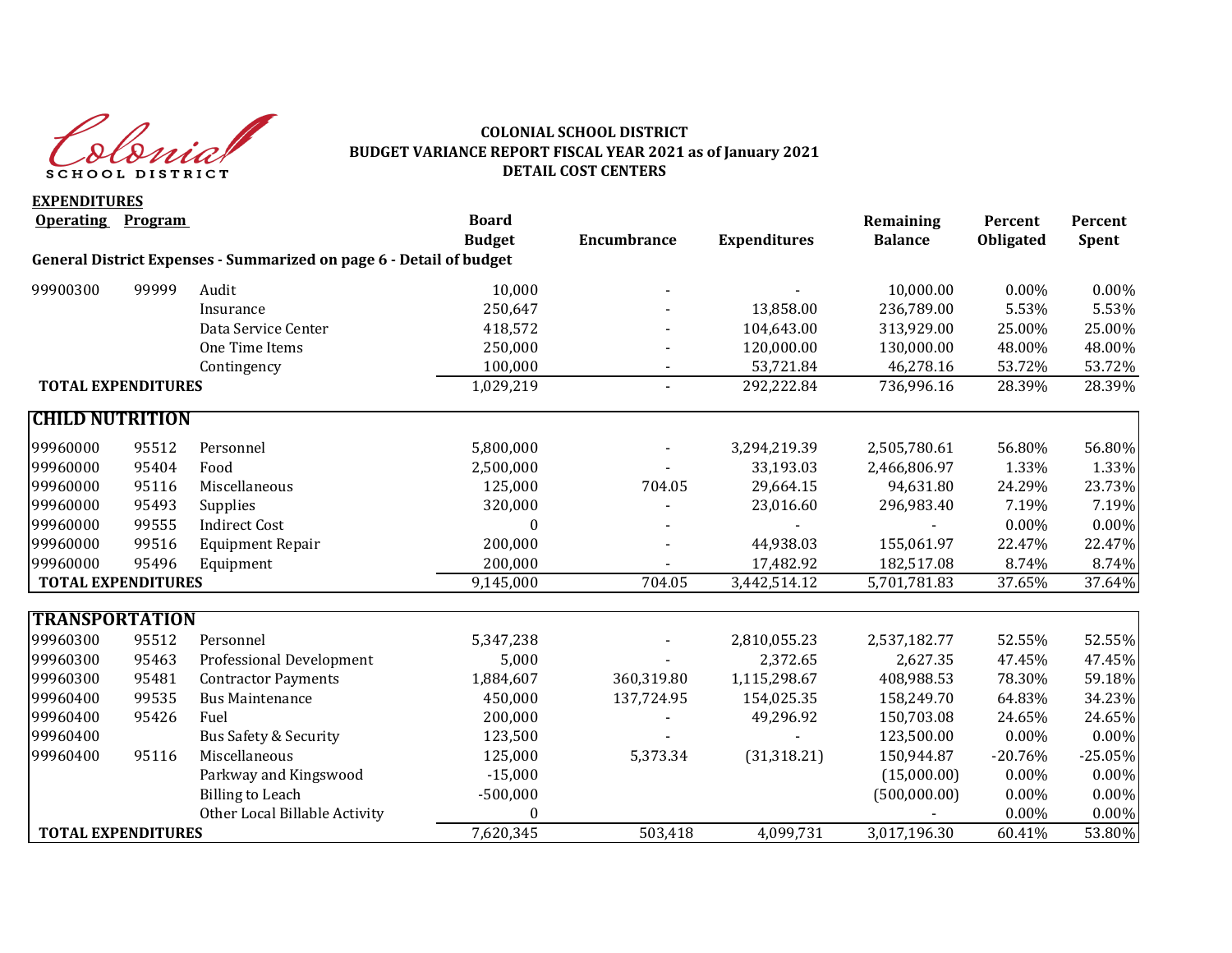

## **COLONIAL SCHOOL DISTRICT BUDGET VARIANCE REPORT FISCAL YEAR 2021 as of January 2021 DETAIL COST CENTERS**

**EXPENDITURES**

| <b>Operating</b>          | Program |                                                         | <b>Board</b>  |             |                     | Remaining      | Percent          | Percent      |
|---------------------------|---------|---------------------------------------------------------|---------------|-------------|---------------------|----------------|------------------|--------------|
|                           |         |                                                         | <b>Budget</b> | Encumbrance | <b>Expenditures</b> | <b>Balance</b> | <b>Obligated</b> | <b>Spent</b> |
|                           |         | JOHN G. LEACH - Summarized on page 8 - Detail of budget |               |             |                     |                |                  |              |
| 9340427A                  | 99999   | Southern Integration Program                            | 18,132        | 4,790.58    | 7.887.90            | 5.453.52       | 69.92%           | 43.50%       |
| 9340474A                  | 99999   | George Read Integration Program                         | 26,234        | 525.21      | 3,015.28            | 22,693.51      | 13.50%           | 11.49%       |
| 9340490A                  | 99999   | William Penn Integration Program                        | 17,360        | 1,693.48    | 516.66              | 15,149.86      | 12.73%           | 2.98%        |
| 9340522A                  | 99999   | <b>Wallin Adult Integration</b>                         | 19,575        |             |                     | 19,575.00      | $0.00\%$         | $0.00\%$     |
| 9340514A                  | 99999   | Leach Principal's Budget                                | 72,761        | 6,464.15    | 15,965.89           | 50,330.96      | 30.83%           | 21.94%       |
| 9340514A                  | 95254   | <b>Vocational Expenses</b>                              | 5,400         |             |                     | 5,400.00       | $0.00\%$         | 0.00%        |
| 9340514A                  | 99545   | <b>Related Services</b>                                 | 9,000         |             |                     | 9,000.00       | $0.00\%$         | $0.00\%$     |
| 9340514A                  | 99546   | <b>Assistive Technology</b>                             | 10,800        | 8,950.69    |                     | 1,849.31       | 82.88%           | $0.00\%$     |
| 9340514A                  | 95468   | Summer School                                           | 9,000         |             |                     | 9,000.00       | $0.00\%$         | $0.00\%$     |
| 99900300                  | 95228   | Substitutes                                             | 15,000        |             |                     | 15,000.00      | $0.00\%$         | $0.00\%$     |
| 99900300                  | 99999   | General (Incl. Transportation)                          | 845,000       | 10,207.08   | 24,127.76           | 810,665.16     | 4.06%            | 2.86%        |
| 99940200                  | 99999   | Division I Salaries                                     | 8,730,936     |             | 4,979,114.34        | 3,751,821.66   | 57.03%           | 57.03%       |
| 99940400                  | 99999   | Local Salaries & Benefits                               | 3,826,065     | 42,069.56   | 2,424,477.13        | 1,359,518.31   | 64.47%           | 63.37%       |
| 99960200                  | 95419   | Energy/Utilities                                        | 28,800        |             | 49,908.53           | (21, 108.53)   | 173.29%          | 173.29%      |
| 99970200                  | 99999   | Minor Capital                                           | 10,158        |             |                     | 10,158.00      | $0.00\%$         | $0.00\%$     |
| <b>TOTAL EXPENDITURES</b> |         |                                                         | 13,644,221    | 74,701      | 7,505,013           | 6,064,506.76   | 55.55%           | 55.01%       |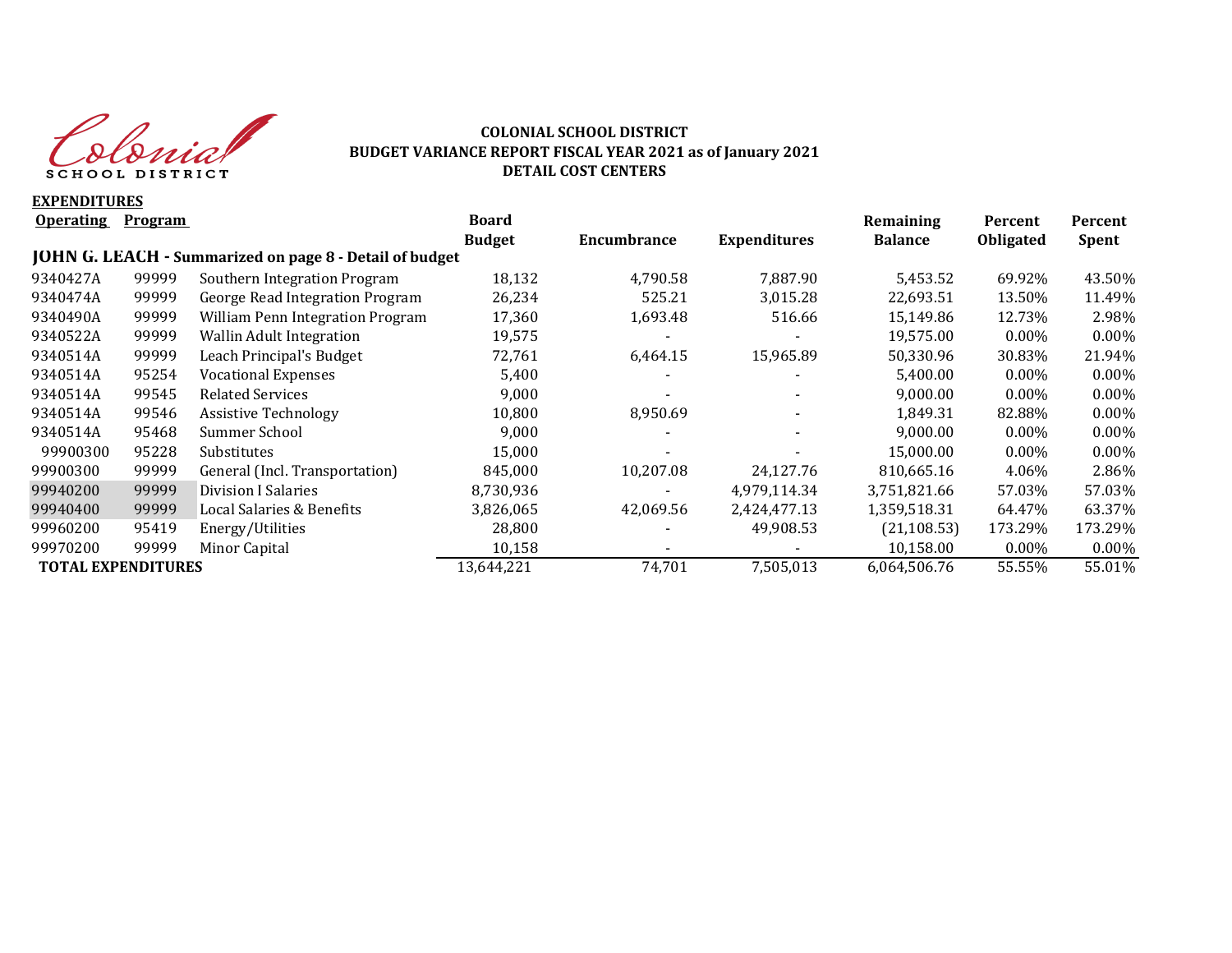Colonial SCHOOL DISTRICT

## **COLONIAL SCHOOL DISTRICT BUDGET VARIANCE REPORT FISCAL YEAR 2021 as of January 2021 LOCAL TAX COLLECTIONS**

|                        | <b>Current</b> | <b>Debt</b>    |                |              |
|------------------------|----------------|----------------|----------------|--------------|
| <b>Month</b>           | <b>Expense</b> | <b>Service</b> | <b>Tuition</b> | <b>MCI</b>   |
| July                   | 113,467.14     | 11,918.26      | 27,538.37      | 6,347.27     |
| August                 | 1,379,263.70   | 109,118.06     | 278,944.10     | 67,554.34    |
| September              | 5,625,354.33   | 503,429.41     | 1,289,557.76   | 312,125.42   |
| October                | 38,887,652.54  | 3,481,066.55   | 8,927,962.78   | 2,160,179.19 |
| November               | 553,984.40     | 47,260.97      | 120,639.55     | 29,228.32    |
| December               | 221,914.33     | 19,766.05      | 49,894.39      | 12,126.58    |
| January                | 497,688.34     | 53,561.45      | 136,222.49     | 33,037.82    |
| February               |                |                |                |              |
| March                  |                |                |                |              |
| April                  |                |                |                |              |
| May                    |                |                |                |              |
| June                   |                |                |                |              |
| Transfers to Leach     |                |                |                |              |
| Sr Citizen Prop Relief |                |                |                |              |
| <b>Total Collected</b> | 47,279,324.78  | 4,226,120.75   | 10,830,759.44  | 2,620,598.94 |
| <b>Budget</b>          | 48,254,989     | 4,384,546      | 11,248,629     | 3,181,063    |
| % Collected            | 97.98%         | 96.39%         | 96.29%         | 82.38%       |

Receipts are recorded in the month in which they are received.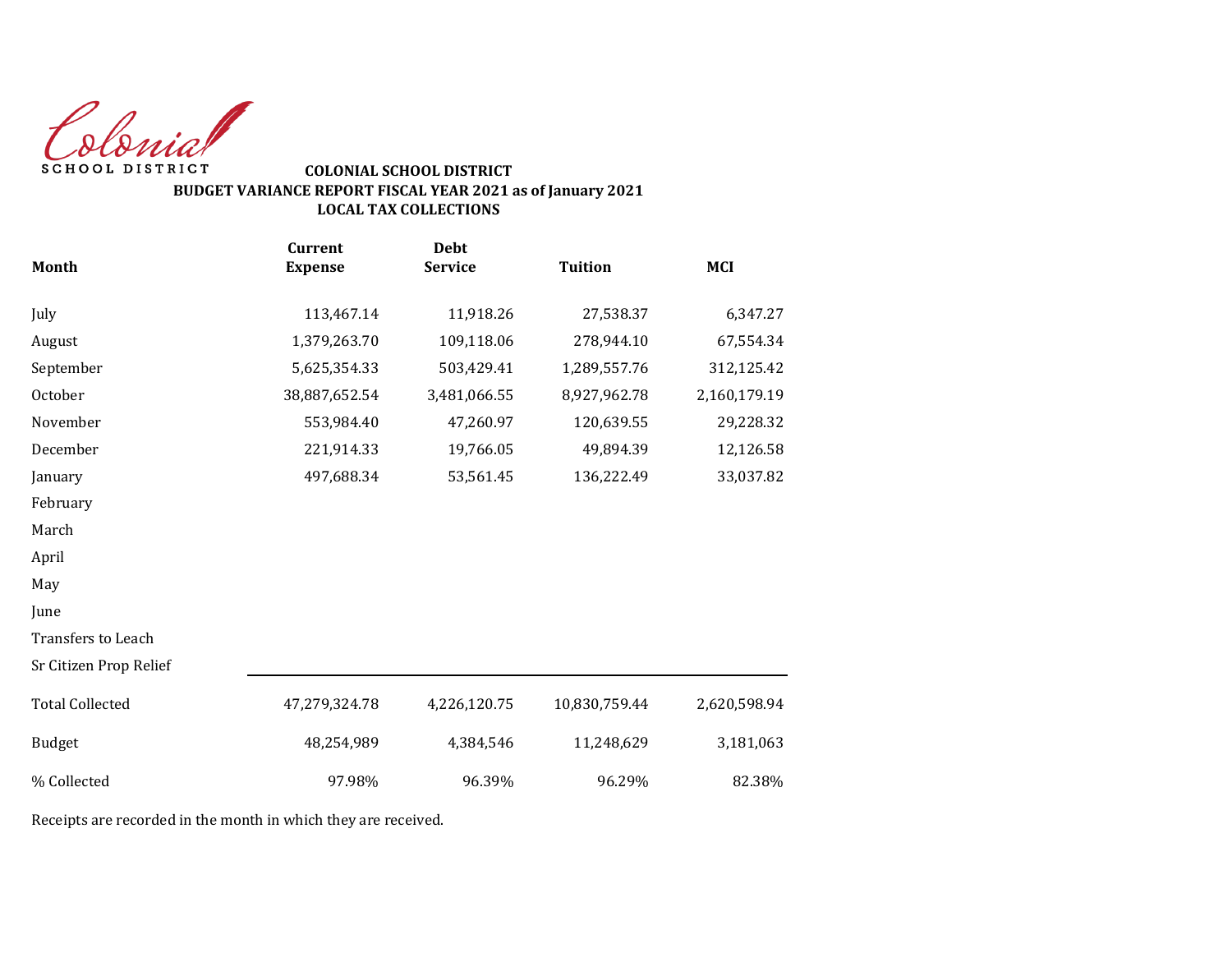

## **COLONIAL SCHOOL DISTRICT COMPARISON OF LOCAL FUND PROPERTY TAX RECEIPTS FOR CURRENT OPERATIONS WITH THE PRIOR TWO FISCAL YEARS**

| <b>Month</b>                | <b>Fiscal Year 2019</b> | <b>Fiscal Year 2020</b> | <b>Fiscal Year 2021</b> |
|-----------------------------|-------------------------|-------------------------|-------------------------|
| July                        | 77,195.64               | 28,036.81               | 113,467.14              |
| August                      | 551,051.59              | 979,008.51              | 1,379,263.70            |
| September                   | 5,042,786.51            | 6,045,626.70            | 5,625,354.33            |
| October                     | 39,470,274.25           | 38,434,095.70           | 38,887,652.54           |
| November                    | 973,592.92              | 649,865.52              | 553,984.40              |
| December                    | 356,878.57              | 277,872.51              | 221,914.33              |
| January                     | 195,603.77              | 170,989.00              | 497,688.34              |
| February                    | 134,265.50              | 159,408.88              |                         |
| March                       | 241,167.37              | 272,063.86              |                         |
| April                       | 129,089.72              | 93,456.86               |                         |
| May                         | 98,109.95               | 107,775.26              |                         |
| June                        | 97,336.04               | 104,933.93              |                         |
| Senior Citizens' Tax Rebate | 1,130,131.81            | 1,137,985.58            |                         |
| Year To Date Receipts       | \$48,497,483.64         | 48,461,119.12           | 47,279,324.78           |
| Projected Tax Receipts      | \$46,281,607            | \$47,084,564            | 48,254,989              |
| % of Annual Tax Collections | 104.79%                 | 102.92%                 | 97.98%                  |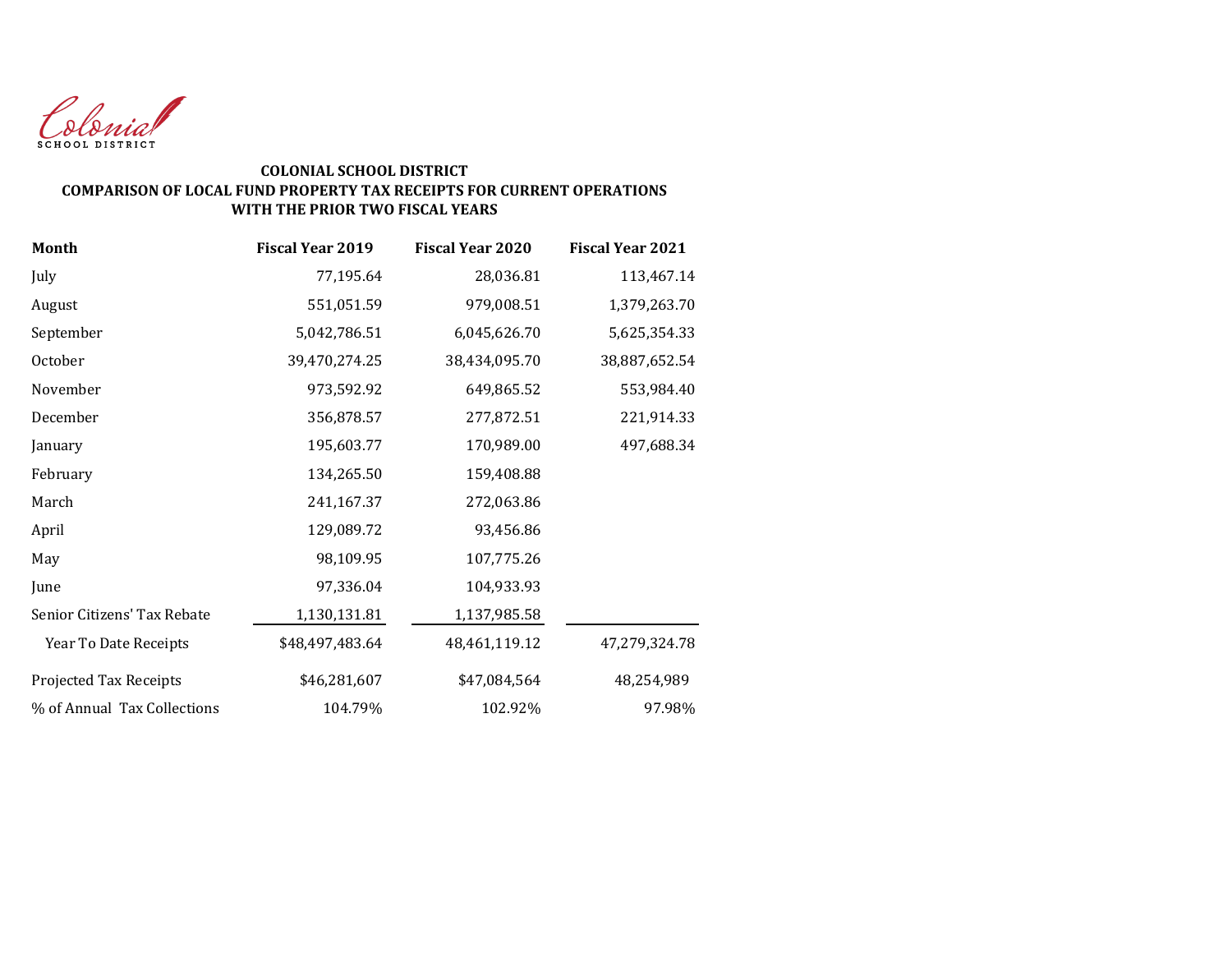Clerid SCHOOL DISTRICT

## **COLONIAL SCHOOL DISTRICT BUDGET VARIANCE REPORT FISCAL YEAR 2021 as of January 2021 CREDIT CARD PURCHASES**

Credit cards are issued to Colonial employees under special circumstances and only with the approval of the CFO and Superintendent. Cards are used when Purchase orders and/or checks are not accepted or feasible and for travel.

|                             | <b>Name</b>              | <b>Trans Date</b> | <b>Merchant</b>                  | Amount         | <b>Description</b>                   |
|-----------------------------|--------------------------|-------------------|----------------------------------|----------------|--------------------------------------|
| Maintenance/Facilities      | Amoroso, Lisa Marie      |                   | 1/7/2021 PP*STANDARDIND          | \$<br>657.37   | Supplies                             |
| <b>Nutrition Supervisor</b> | Angelucci, A Paula       |                   | 1/13/2021 PARTS TOWN             | \$             | 189.81 Supplies                      |
|                             | Angelucci, A Paula       |                   | 1/23/2021 AMZN MKTP US*3K8937F03 | \$             | 146.01 Supplies                      |
| Chief Financial Officer     | Falcon, Emily M.         |                   | 1/7/2021 DOCSKETCH E-SIGNATURE   | \$             | 260.40 Electronic Signature software |
|                             | Falcon, Emily M.         |                   | 1/26/2021 DOCSKETCH E-SIGNATURE  | \$             | 1.96 Electronic Signature software   |
| <b>Business Office</b>      | Lockley, Jazmine La'rell |                   | 1/4/2021 PAYPAL *TEACHYOURHE     | \$<br>102.75   | Registration                         |
| (Districtwide travel)       | Lockley, Jazmine La'rell | 1/11/2021 NASP    |                                  | \$<br>199.00   | Registration                         |
|                             | Lockley, Jazmine La'rell | 1/11/2021 NASP    |                                  | \$             | 199.00 Registration                  |
|                             | Lockley, Jazmine La'rell | 1/11/2021 NASP    |                                  | \$<br>199.00   | Registration                         |
|                             | Lockley, Jazmine La'rell | 1/11/2021 NASP    |                                  | \$<br>199.00   | Registration                         |
|                             | Lockley, Jazmine La'rell |                   | 1/12/2021 EVERYONE READING       | \$<br>150.00   | Registration                         |
|                             | Lockley, Jazmine La'rell | 1/13/2021 NASP    |                                  | \$<br>29.00    | Registration                         |
|                             | Lockley, Jazmine La'rell | 1/13/2021 NASP    |                                  | \$<br>199.00   | Registration                         |
|                             | Lockley, Jazmine La'rell | 1/13/2021 NASP    |                                  | \$             | 199.00 Registration                  |
|                             | Lockley, Jazmine La'rell |                   | 1/14/2021 EB JANUARY 2021 ELA R  | \$             | 160.76 Registration                  |
|                             | Lockley, Jazmine La'rell |                   | 1/20/2021 EDRESOURCES            | \$<br>149.00   | Registration                         |
|                             | Lockley, Jazmine La'rell |                   | 1/20/2021 PAYPAL *DELAWARESPE    | 70.00          | Registration                         |
|                             | Lockley, Jazmine La'rell |                   | 1/20/2021 ANCIENT LANGUAGE INSTI | \$<br>1,450.00 | Registration                         |
|                             | Lockley, Jazmine La'rell |                   | 1/20/2021 UD ONLINE CN           | \$<br>285.00   | Registration                         |
|                             | Lockley, Jazmine La'rell |                   | 1/21/2021 LEARNING WITHOUT TEARS | \$<br>275.00   | Registration                         |
|                             | Lockley, Jazmine La'rell |                   | 1/21/2021 NATL ART EDU ASSOC     | \$<br>99.00    | Registration                         |
|                             | Lockley, Jazmine La'rell |                   | 1/21/2021 NATL ART EDU ASSOC     | \$<br>159.00   | Registration                         |
|                             | Lockley, Jazmine La'rell |                   | 1/21/2021 NATL ART EDU ASSOC     | \$<br>99.00    | Registration                         |
|                             | Lockley, Jazmine La'rell |                   | 1/21/2021 TSBVI OUTREACH         | \$<br>35.00    | Registration                         |
|                             | Lockley, Jazmine La'rell |                   | 1/22/2021 NATL ART EDU ASSOC     | \$<br>159.00   | Registration                         |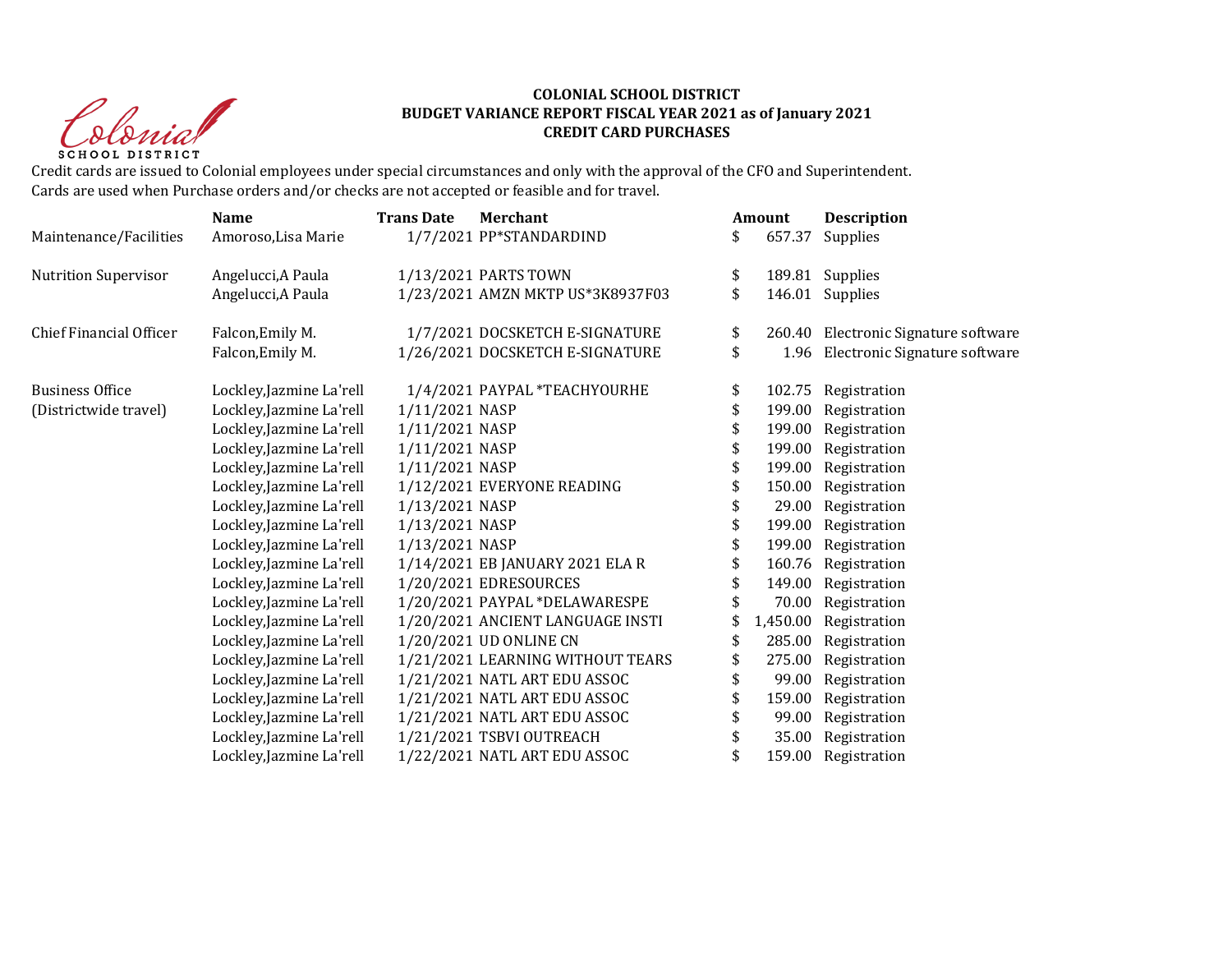Clerid SCHOOL DISTRICT

## **COLONIAL SCHOOL DISTRICT BUDGET VARIANCE REPORT FISCAL YEAR 2021 as of January 2021 CREDIT CARD PURCHASES**

Credit cards are issued to Colonial employees under special circumstances and only with the approval of the CFO and Superintendent. Cards are used when Purchase orders and/or checks are not accepted or feasible and for travel.

|                          | <b>Name</b><br><b>Trans Date</b> |  | <b>Merchant</b>                    |     | Amount               | <b>Description</b>           |  |
|--------------------------|----------------------------------|--|------------------------------------|-----|----------------------|------------------------------|--|
| <b>Business Office</b>   | Miller, Cindy L                  |  | 1/4/2021 SMALLFARMWORKS            | \$  |                      | 942.00 Supplies              |  |
| (Districtwide purchases) | Miller, Cindy L                  |  | 1/4/2021 DNH*GODADDY.COM           | \$  |                      | 21.17 Website                |  |
|                          | Miller, Cindy L                  |  | 1/4/2021 EMA*EMMA EMAIL MARKETING  | \$  |                      | 132.00 Marketing             |  |
|                          | Miller, Cindy L                  |  | 1/5/2021 PEEPSO-THEME-GECKO-1      |     |                      | 99.00 Supplies               |  |
|                          | Miller, Cindy L                  |  | 1/6/2021 ACCUWEATHER INC           | \$  |                      | 79.95 Subscription           |  |
|                          | Miller, Cindy L                  |  | 1/8/2021 IN *FASTRAK EXPRESS, INC. | \$  |                      | 1,488.00 Penn Farm supplies  |  |
|                          | Miller, Cindy L                  |  | 1/12/2021 DNH*GODADDY.COM EUROPE   | \$  |                      | 18.17 Website                |  |
|                          | Miller, Cindy L                  |  | $1/14/2021$ SP * MISSION           |     |                      | 119.94 Athletic masks        |  |
|                          | Miller, Cindy L                  |  | $1/14/2021$ SP * MISSION           |     |                      | 119.94 Athletic masks        |  |
|                          | Miller, Cindy L                  |  | 1/19/2021 CEV MULTIMEDIA, LTD      | \$  |                      | 1.650.00 Certification exams |  |
|                          | Miller, Cindy L                  |  | 1/19/2021 DNH*GODADDY.COM          | \$. |                      | 18.17 Website                |  |
|                          | Miller, Cindy L                  |  | 1/19/2021 THE HOME DEPOT #1605     |     | \$ 1,198.00 Supplies |                              |  |
|                          | Miller, Cindy L                  |  | 1/25/2021 DNH*GODADDY.COM          | \$. | 18.17                | Website                      |  |
|                          |                                  |  | <b>TOTAL</b>                       |     | \$11,576.57          |                              |  |